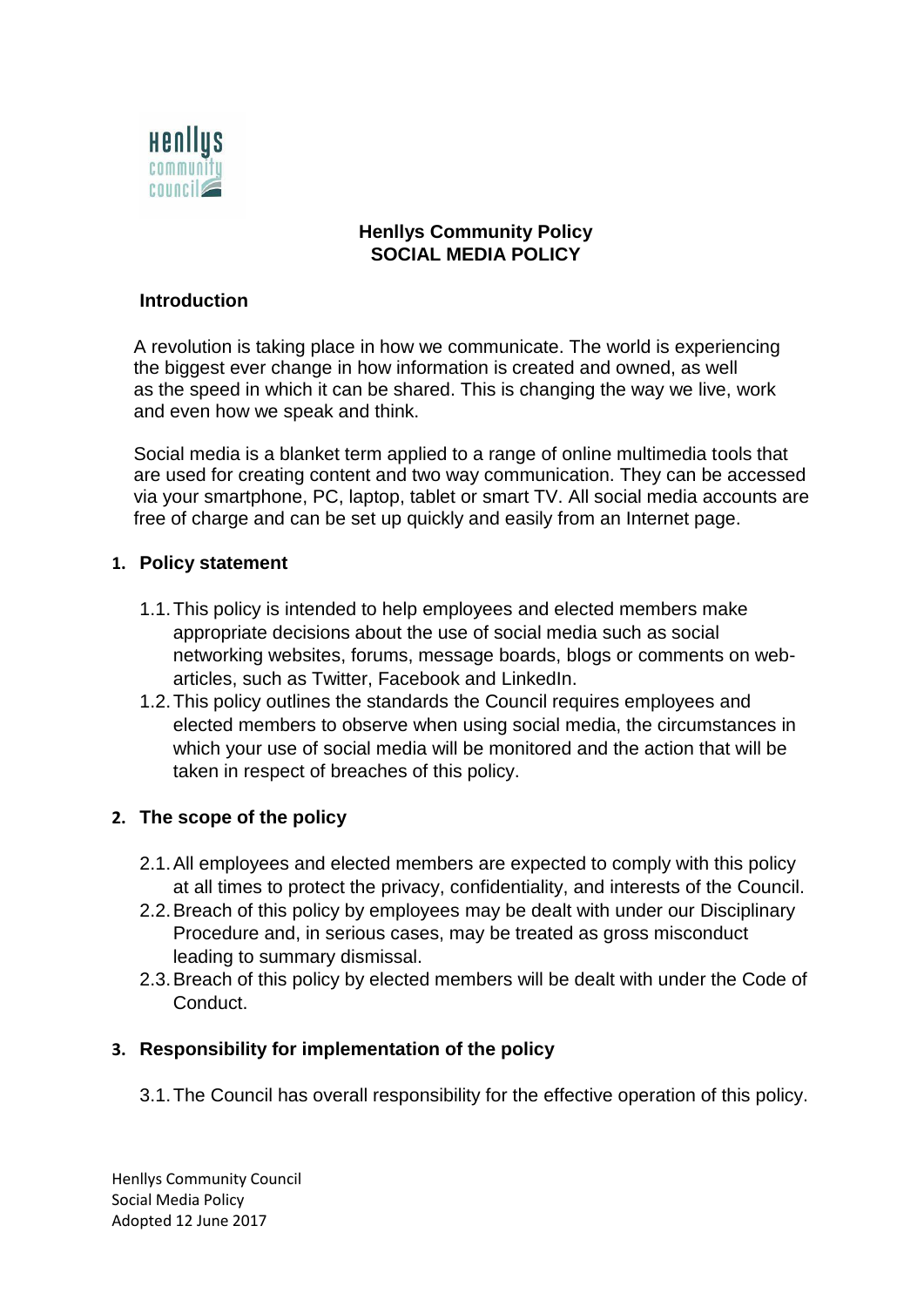- 3.2.The Clerk is responsible for monitoring and reviewing the operation of this policy and making recommendations for changes to minimise risks to our work.
- 3.3.All employees and elected members should ensure that they take the time to read and understand this policy. Any breach of this policy should be reported to the Clerk or Chair of the Council.
- 3.4.Questions regarding the content or application of this policy should be directed to the Clerk.

# **4. Using social media sites in the name of the council**

- 4.1. All staff/the Clerk (delete as appropriate) and elected members are permitted to post material on a social media website in the name of the Council and on its behalf in accordance with the rules and scope of this policy.
- 4.2. If you are not sure if your comments are appropriate do not post them until you have checked with the Clerk/Chair.

### **5. Using social media**

- 5.1. The Council recognises the importance of the internet in shaping public thinking about the Council and the support and services it provides to the community. It also recognises the importance of our employees and elected members joining in and helping shape community conversation and direction through interaction in social media.
	- a) Before using social media on any matter which might affect the interests of the Council you must have read and understood this policy and
	- b) Employees must have gained prior written approval to do so from the Clerk.

# **6. Rules for use of social media**

Whenever you are permitted to use social media in accordance with this policy, you must adhere to the following general rules:

- 6.1. Do not upload, post or forward a link to any abusive, obscene, discriminatory, harassing, derogatory or defamatory content.
- 6.2. Any employee/elected member who feel that they have been harassed or bullied, or are offended by material posted or uploaded by a colleague onto a social media website should inform the Clerk/Chair.
- 6.3. Never disclose commercially sensitive, personal private or confidential information. If you are unsure whether the information you wish to share falls within one of these categories, you should discuss this with the

Henllys Community Council Social Media Policy Adopted 12 June 2017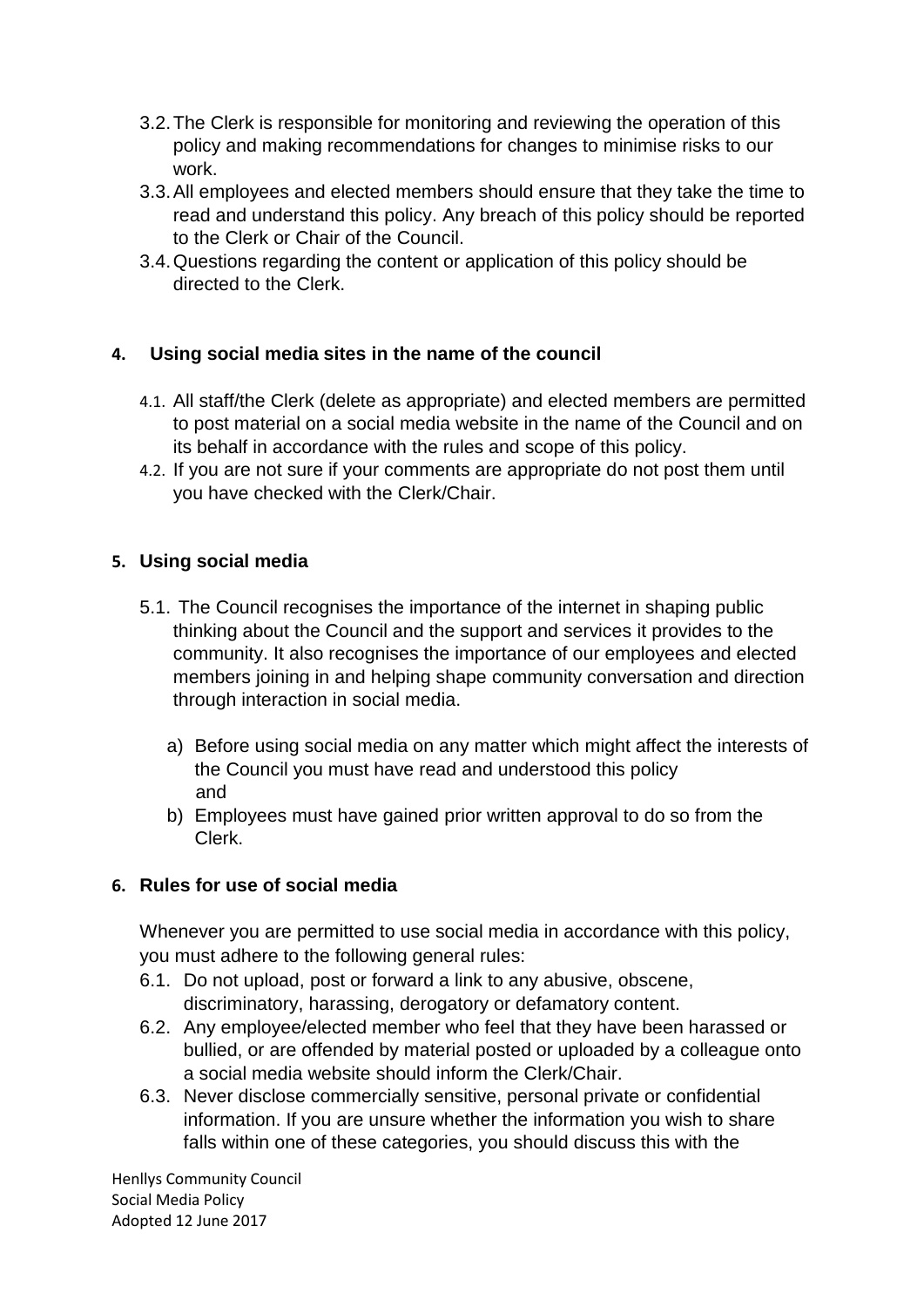Clerk/Chair.

- 6.4. Do not up load, post or forward any content belonging to a third party unless you have that third party's consent.
- 6.5. Before you include a link to a third party website, check that any terms and conditions of that website permit you to link to it.
- 6.6. When making use of any social media platform, you must read and comply with its terms of use.
- 6.7. Be honest and open, but be mindful of the impact your contribution might make to people's perceptions of the Council.
- 6.8. You are personally responsible for content you publish into social media tools.
- 6.9. Don't escalate heated discussions, try to be conciliatory, respectful and quote facts to lower the temperature and correct misrepresentations.
- 6.10. Don't discuss colleagues without their prior approval.
- 6.11. Always consider others' privacy and avoid discussing topics that may be inflammatory e.g. politics and religion. Remember that although it is acceptable to make political points or canvass votes via your own social media accounts this will not be permissible if you are commenting on behalf of the Council.
- 6.12 Avoid publishing your contact details where they can be accessed and used widely by people you did not intend to see them, and never publish anyone else's contact details.

# **7. Monitoring use of social media websites**

- 7.1.Employees and elected members should be aware that any use of social media websites (whether or not accessed for Council purposes) may be monitored and, where breaches of this policy are found, action may be taken against employees under our Disciplinary Procedure and councillors under the Code of Conduct.
- 7.2.Misuse of social media websites can, in certain circumstances, constitute a criminal offence or otherwise give rise to legal liability against you and the Council.
- 7.3.In particular a serious case of uploading, posting forwarding or posting a link to any of the following types of material on a social media website, whether in a professional or personal capacity, will probably amount to gross misconduct/breach of the Code of Conduct (this list is not exhaustive):
	- a) pornographic material (that is, writing, pictures, films and video clips of a sexually explicit or arousing nature);
	- b) a false and defamatory statement about any person or organisation;
	- c) material which is offensive, obscene, criminal, discriminatory, derogatory or may cause embarrassment to the Council our councillors or our employees;
	- d) confidential information about the council or anyone else

Henllys Community Council Social Media Policy Adopted 12 June 2017